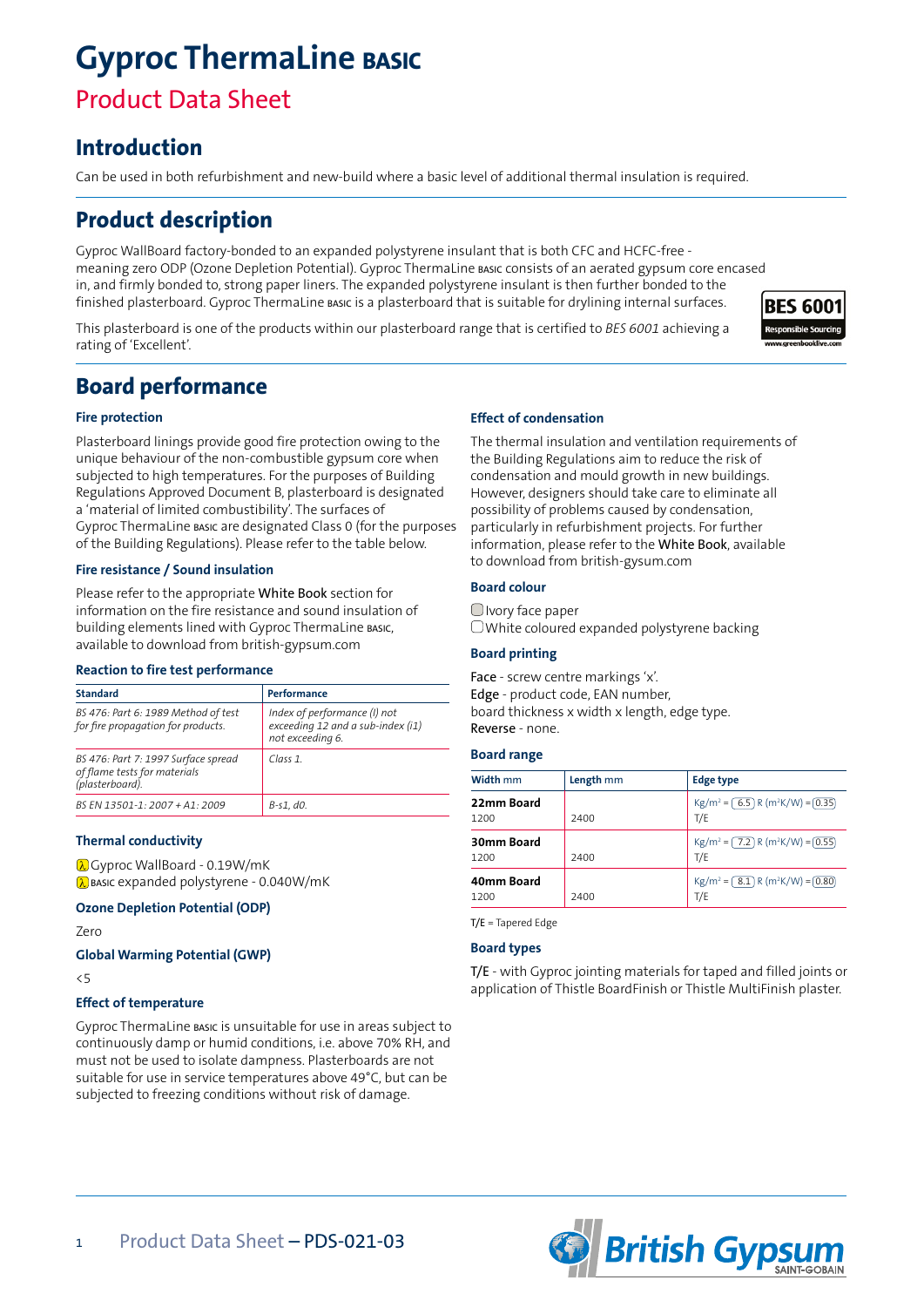# **Application and installation**

#### **General**

It is important to observe appropriate health and safety legislation when working on site, i.e. personal protective clothing and equipment, etc. The following notes are intended as general guidance only. In practice, consideration must be given to design criteria requiring specific project solutions.

#### **Handling**

Manual off-loading of this product should be carried out with care to avoid unnecessary strain. For further information please refer to the Manual Handling section of the Site Book or the Manual Handling Guide, available to download from british-gypsum.com

#### **Cutting**

This product may be cut using a plasterboard saw. Holes for switch or socket boxes should be cut out before the boards are fixed using a utility saw or sharp knife. When cutting boards, power and hand tools should be used with care and in accordance with the manufacturers' recommendations. Power tools should only be used by people who have been instructed and trained to use them safely. Appropriate personal protective equipment should be used.

#### **Fixing**

Fix boards with decorative side out to receive joint treatment or a skim plaster finish. Lightly butt boards together. Never force boards into position. Install fixings not closer than 13mm from cut edges and 10mm from bound edges. Position cut edges to internal angles whenever possible, removing paper burrs with fine sandpaper. Stagger horizontal and vertical board joints between layers by a minimum of 600mm. Locate boards to a the centre line of framing where this supports board edges or ends.

# **Plastering**

The face (ivory) of Gyproc WallBoard can be plastered with either Thistle BoardFinish or Thistle MultiFinish. There should be the minimum of delay between completion of the lining and the commencement of plastering.

#### **Jointing**

Gyproc jointing materials produce durable joint reinforcement and a smooth, continuous, crack-resistant surface ready for priming and final decoration. A number of jointing specifications are available to suit the board type, method of application, and site preference.

#### **Decoration**

After the joint treatment has dried, decoration, including any decorator's preparatory work, should follow with the minimum delay.

#### **Service Installation**

The insulating backing of Gyproc ThermaLine laminates should not be chased to accommodate services PVC covered cables must not come into contact with polystyrene insulation. Suitable isolation methods such as conduit or capping should be used. Please see NHBC Standards 8.1 and BRE Thermal Insulation: avoiding risks (BR262).

# **Product standards**

*EN 13950: 2014 Gypsum plasterboard, thermal / acoustic insulation composite panel – definitions, requirements and test methods.*